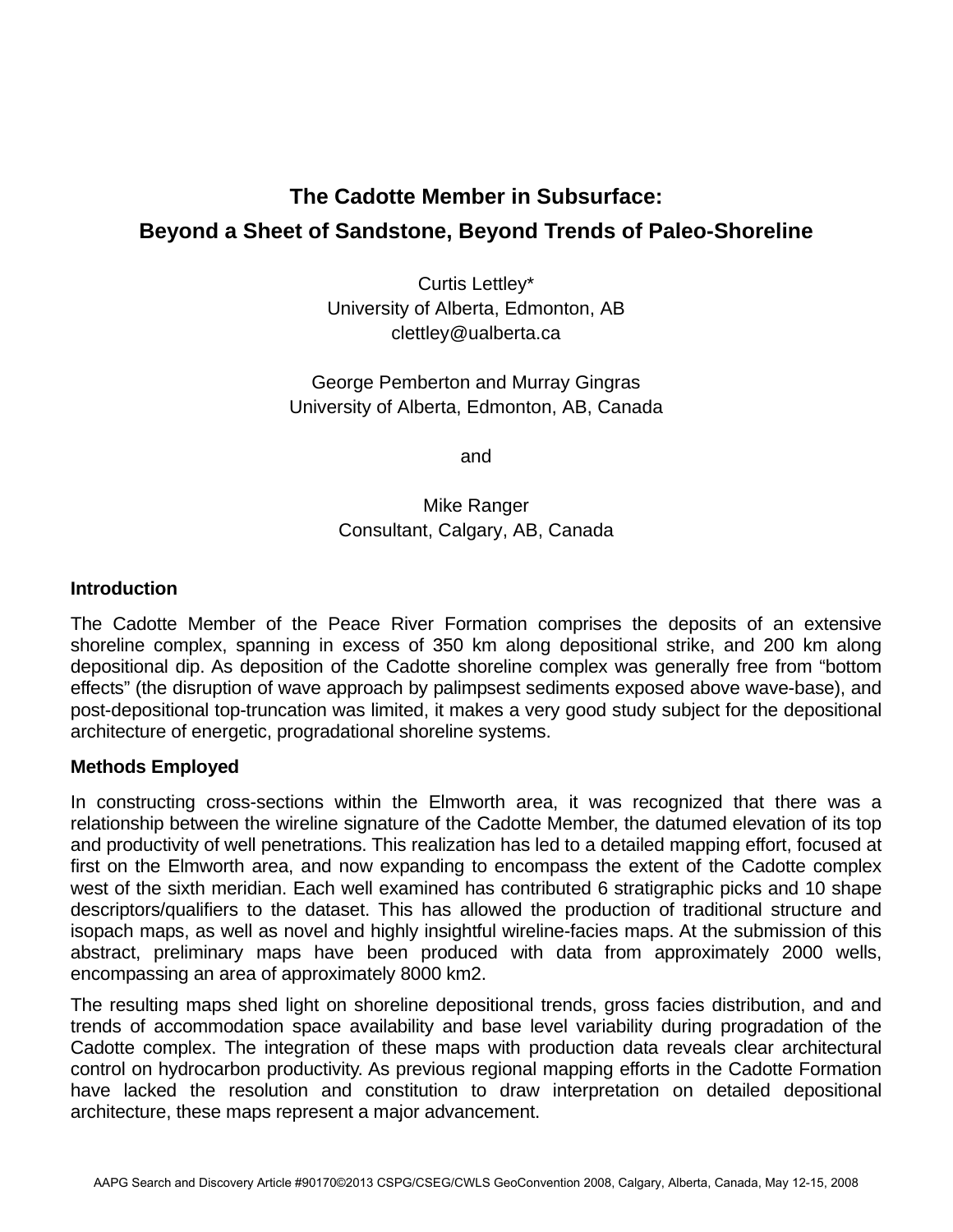# **Preliminary Results**

The Cadotte Member represents a stepwise progradation with significant internal detail and contrast preserved in the resultant sediment body. Production trends show a strong correlation with the resolved depositional packaging, with many pools constrained to a single elongate architectural unit, or the boundary between successive units. Deposition within the productive areas of northwest Alberta (particularly the Elmworth field) is related to periods of low base level, and a comparatively dirty gamma-ray profile, which may reflect an elevated deltaic influence. Evidence for repeated base level change during Cadotte deposition is clear, with the amplitude increasing in a westward direction. Associated with drops in base level is evidence for local incision into the Cadotte shoreface. These incision trends appear to have been sealed at their basinward terminus through subsequent base level rise and back-stepping of the shoreline.

## **Looking Forward**

This project is anticipated to produce both academic advancement and concrete deliverables directly applicable to exploration and exploitation within the Cadotte Member. Along the practical front, this study is generating a series of maps that are novel in approach and yield a high-resolution picture of the Cadotte Member. Through these maps a clear picture of Cadotte shoreline trends and trajectories is developing. The integration of architectural data and core description should enable variable reservoir quality to be tied to depositional controls. A wireline log-derived, core-tested facies scheme should be possible, vastly upping the value of readily available borehole geophysical data. As a detailed understanding of Cadotte Member depositional facies and dynamics continues to evolve through wireline- and rock-based study, it should be possible to establish criteria by which explorationists can efficiently vector their search for favorable depositional facies.

#### **Conclusions**

The Cadotte Member is far from a monotonous sandstone sheet. Step-wise progradation with significant internal detail and contrast is resolvable, resulting from changes in the rate and texture of sediment supplied to the shoreline, along with changes in exposure to basinal reworking. All of these factors appear to have been controlled by tectonically-driven excursions of base level. Architectural units within the Cadotte Member can often be traced for 50 km or more along depositional strike, but tend to be very narrow (commonly <1 km where well density provides adequate resolution). Most trends of well productivity within the Cadotte Member follow wellconstrained architectural units elucidated through wireline facies mapping.

The generation of accommodation space for the Peace River Formation ultimately resulted from Cordilleran loading to the west with a subordinate influence from the depressed Peace River Arch. Both the thickness of the Peace River Formation's constituent members and the magnitude of baselevel excursion reflected in the Cadotte Member increase with proximity to the active Cordilleran front. This demonstrates that base-level change during Cadotte deposition was driven largely by an intrabasinal, flexural response to loading/relaxation activity in the Cordillera rather than eustatic forcing.

While sealed incisions of local scale are present, regional incision of the Cadotte Member is not recognized within the area treated thus far. Incision cutting down from near the top of the Paddy Member does, however, bottom-out in the Cadotte along a very limited trend.

*Note:* This paper will be offered through complimentary oral and poster presentations. The oral presentation will focus on the foundation of the mapping and relay some of the insights and